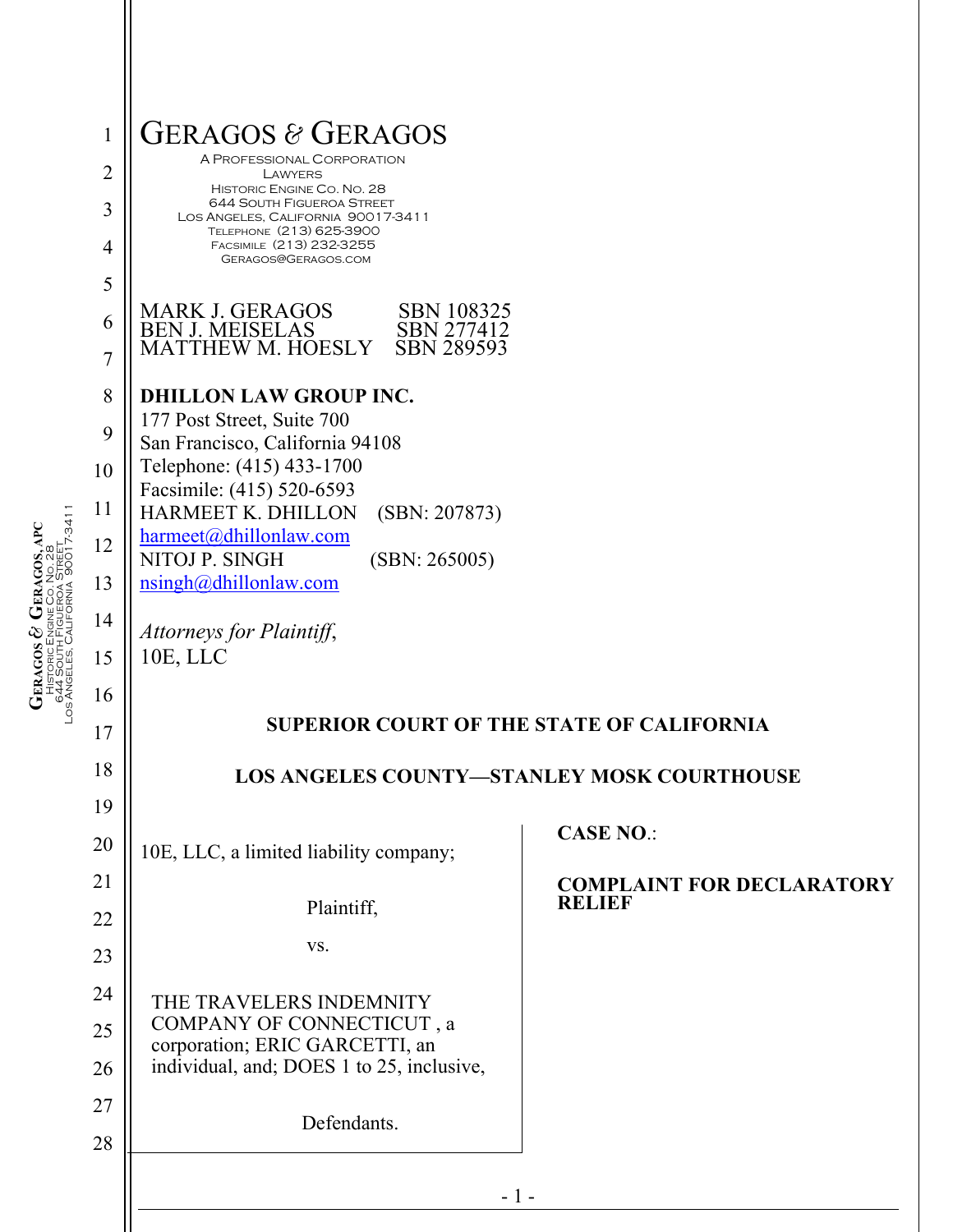**GERAGOS &** 

HISTORIC ENGINE

644 South Figueroa Street

**GERAGOS, APC**

CO. NO. 28

24

1

Plaintiff 10E, LLC ("10E" or "Plaintiff"), brings this Complaint, alleging against Defendants The Travelers Indemnity Company of Connecticut ("Travelers"), Eric Garcetti ("Garcetti"), and DOES 1 through 25 (collectively as "Defendants") as follows:

### **PARTIES**

1. At all relevant times, Plaintiff 10E, LLC is a limited liability company organized and authorized to do business and doing business in the State of California. 10E owns, operates, and/or manages a vibrant Mediterranean-inspired restaurant located in the heart of downtown Los Angeles at 811 West 7<sup>th</sup> Street, Los Angeles, CA 90017.

2. At all relevant times, Defendant The Travelers Indemnity Company of Connecticut ("Travelers") is a corporation organized under the laws of Connecticut, and licensed by the State of California to do business and doing business in the County of Los Angeles, California (COA #6168) subscribing to Policy Number 680-4G700062 (the "Policy") issued to Plaintiff for the period of December 4, 2019 through December 4, 2020. Defendant Travelers is transacting the business of insurance in the state of California and the basis of this suit arises out of such conduct.

3. At all relevant times, Defendant Eric Garcetti is an individual who is being named in his official capacity as the Mayor of Los Angeles.

#### **JURISDICTION AND VENUE**

4. The Court has subject matter jurisdiction over the matter alleged herein.

5. Plaintiff is informed and believes, and thereon alleges, that this Court is the proper venue for trial because the acts and/or omissions complained of took place, in whole or in part, within the venue of this Court. Further, Defendants are located and conduct business here, and witnesses are located here.

### **FACTUAL BACKGROUND**

25 26 27 28 6. On or about December 4, 2020, Plaintiff entered into a contract of insurance with Travelers, whereby Plaintiff agreed to make payments to Travelers in exchange for Travelers' promise to indemnify Plaintiff for losses including, but not limited to, business income losses at its restaurant (hereinafter "Insured Property") in downtown Los Angeles.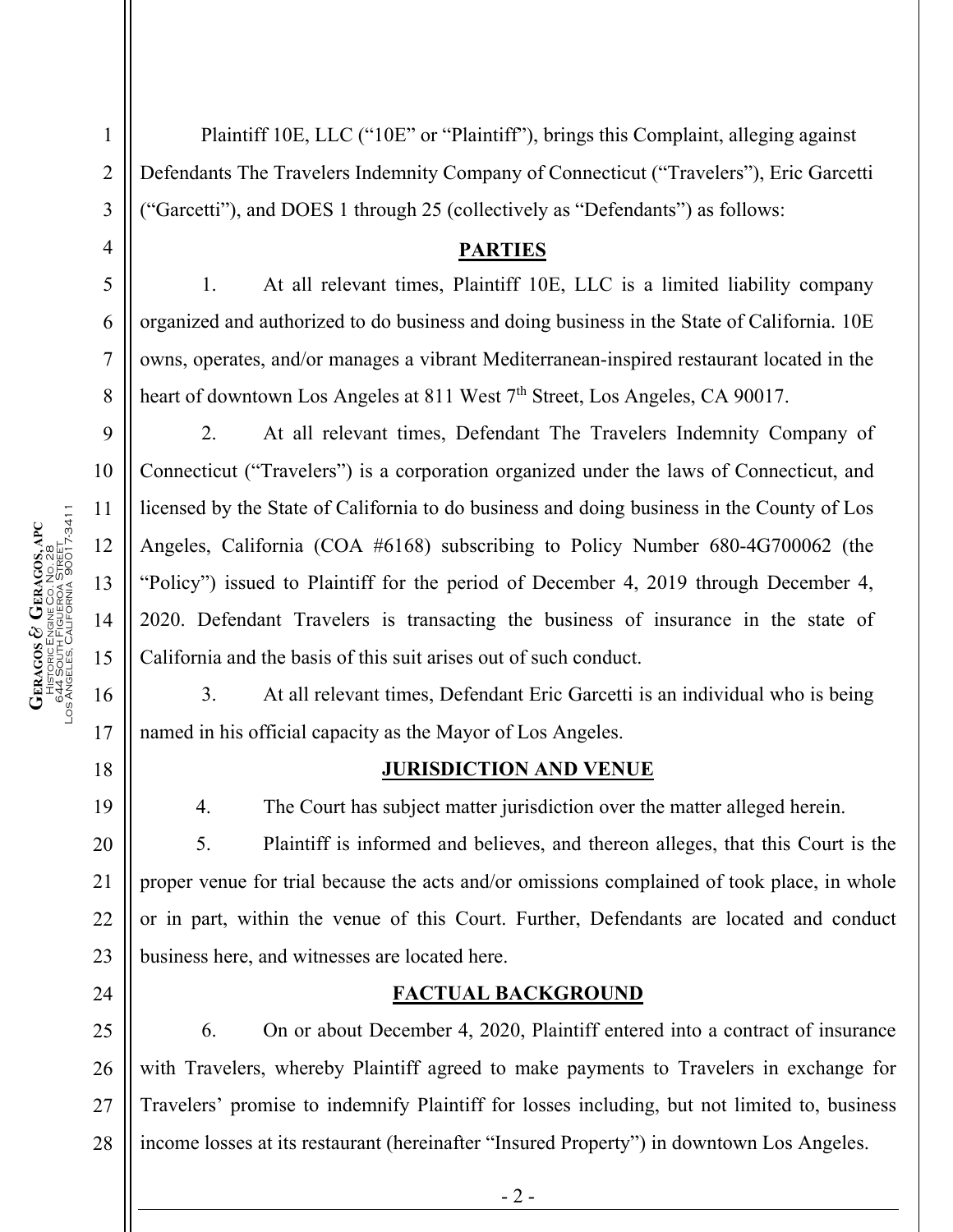**GERAGOS &** 

HISTORIC ENGINE

644 South Figueroa Street

**GERAGOS, APC**

CO. NO. 28

1

2

7. The Insured Property includes the full-service restaurant known as "10 E Restaurant" centrally located in downtown Los Angeles at 811 West 7<sup>th</sup> Street, Los Angeles, CA 90017. The 10E Restaurant is owned, managed, and/or controlled by Plaintiff.

8. 10E Restaurant is an award-winning, full-service restaurant which includes an eatery and lounge area that provides an elevated Armenian and Lebanese cuisine to its customers in an elegantly sophisticated surrounding. The restaurant is open all three hundred and sixty-five days of the year and caters to large groups, individuals and happy-hour goers.

9. The Insured Property is covered under an insurance policy issued by the Travelers bearing Policy Number 680-4G700062 (the "Policy").

10. The Policy is currently in full effect, providing property, business personal property, business income and extra expense, and additional coverages between the period of December 4, 2019 through December 4, 2020.

11. Plaintiff faithfully paid policy premiums to Travelers, specifically to provide additional coverages for "Business Income and Extra Expense Coverage" in the event of business closures by order of Civil Authority.

12. Under the Policy, insurance is extended to apply to the actual loss of business income sustained and the actual, necessary and reasonable extra expenses incurred when access to the scheduled premises is specifically prohibited by order of Civil Authority as the direct result of a covered cause of loss to property in the immediate area of Plaintiff's scheduled premises. This additional coverage is identified as coverage under "Civil Authority" as part of the Policy's "Property Optional Coverages" section.

13. The Policy is an all-risk policy, insofar as it provides that a covered cause of loss under the policy means direct physical loss or direct physical damage unless the loss is specifically excluded or limited in the Policy.

14. The Policy's Civil Authority Coverage Section extends coverage to direct physical loss or damage that results in a covered cause of loss to the Property in the immediate area of the "scheduled premises".

28

24

25

26

27

15. Based on information and belief, Travelers has accepted the policy premiums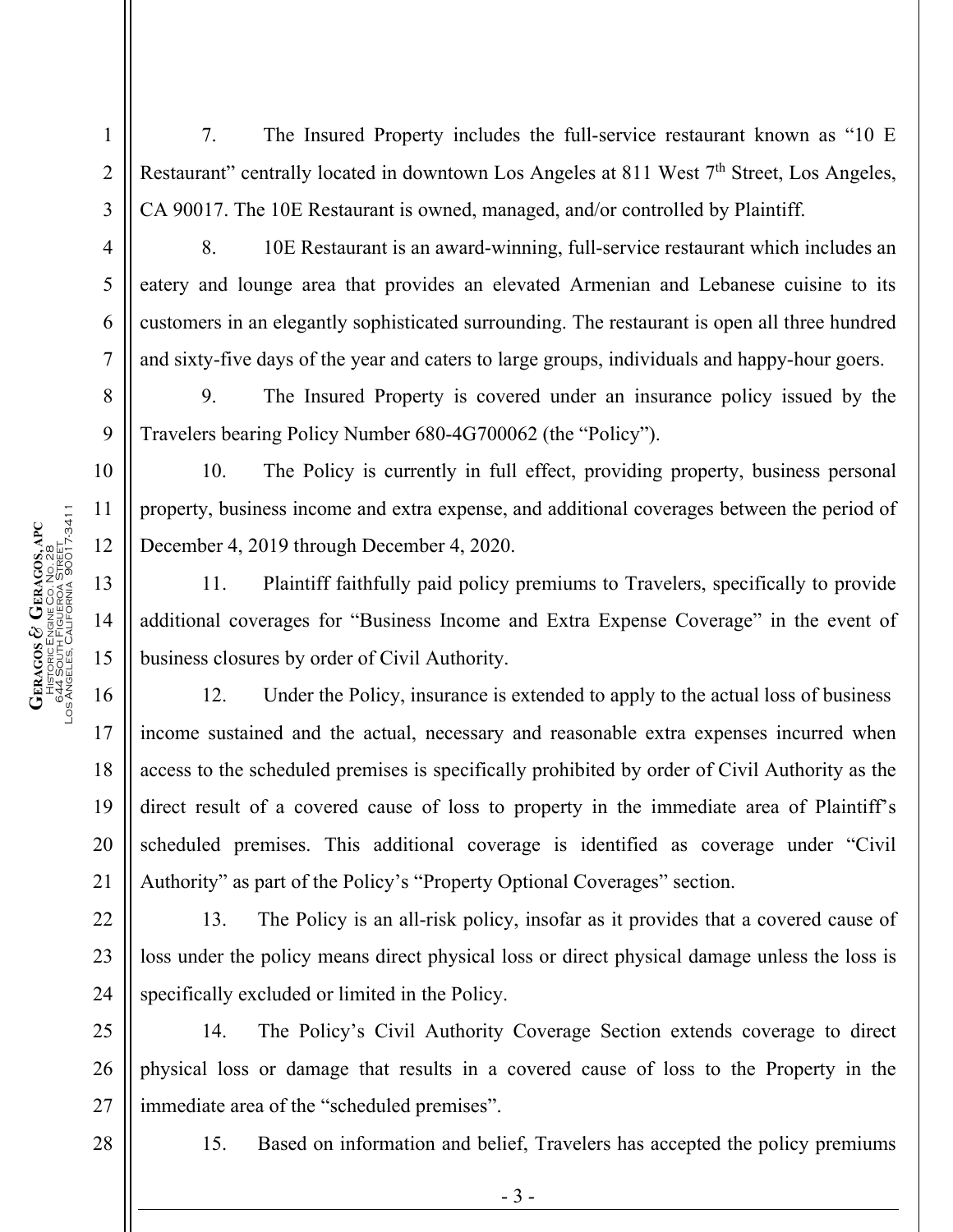with no intention of providing any coverage under the Policy's Civil Authority Coverage Section due to a loss and shutdown from a virus pandemic.

2 3

1

4

5

6

7

8

9

10

11

12

13

14

15

16

17

18

19

20

21

22

23

24

25

26

16. The global COVID-19 pandemic has physically impacted both public and private property and physical spaces around the world, as well as the right of the general public to gather and utilize retail business locations. The currently-raging pandemic has been exacerbated by the fact that the deadly virus physically infects and stays on surfaces of objects or materials, "fomites," for up to twenty-eight days. The scientific community in the United States and indeed, across the world, including the World Health Organization, has recognized that the Coronavirus is a cause of real physical loss and damage.

17. Indeed, a number of countries such as: China, Italy, France, and Spain have required the fumigation of public areas prior to allowing them to re-open. A recent scientific study printed in the New England Journal of Medicine explains that the virus is detectable for up to three hours in aerosols, up to four hours on copper, up to 24 hours on cardboard boxes, and up to three days on plastic and stainless steel<sup>[1](#page-3-0)</sup>. Notably, the most potent form of the virus is not airborne but rather present on physical surfaces.

18. On March 15, 2020, the Mayor of Los Angeles, Defendant Garcetti, issued an Executive Order (No. 202.6) directing all "non-essential" businesses to be closed in Los Angeles. Defendant Garcetti's Order came on the heels of Governor Gavin Newsom's similar state-wide order issued earlier that day. Defendant Garcetti's Order specifically referenced that it was being issued based on the dire risks of exposure with the contraction of COVID-19 and evidence of physical damage to property. Shortly thereafter, Governor Newsom issued a state-wide "Stay-at-Home Order" for all residents of California. In this case, the property that is damaged is in the immediate area of the Insured Property.

19. Except for delivery or takeout, the Order does not specifically exempt restaurants and has caused a complete and total shutdown of Plaintiff's business operations.

<span id="page-3-0"></span>27 <sup>1</sup> See Aerosol and Surface Stability of SARS-CoV-2 as Compared with SARS-CoV-1, New England Journal of Medicine (March 17, 2020), available at

28 https://www.nejm.org/doi/pdf/10.1056/NEJMc 2004973?articleTools=true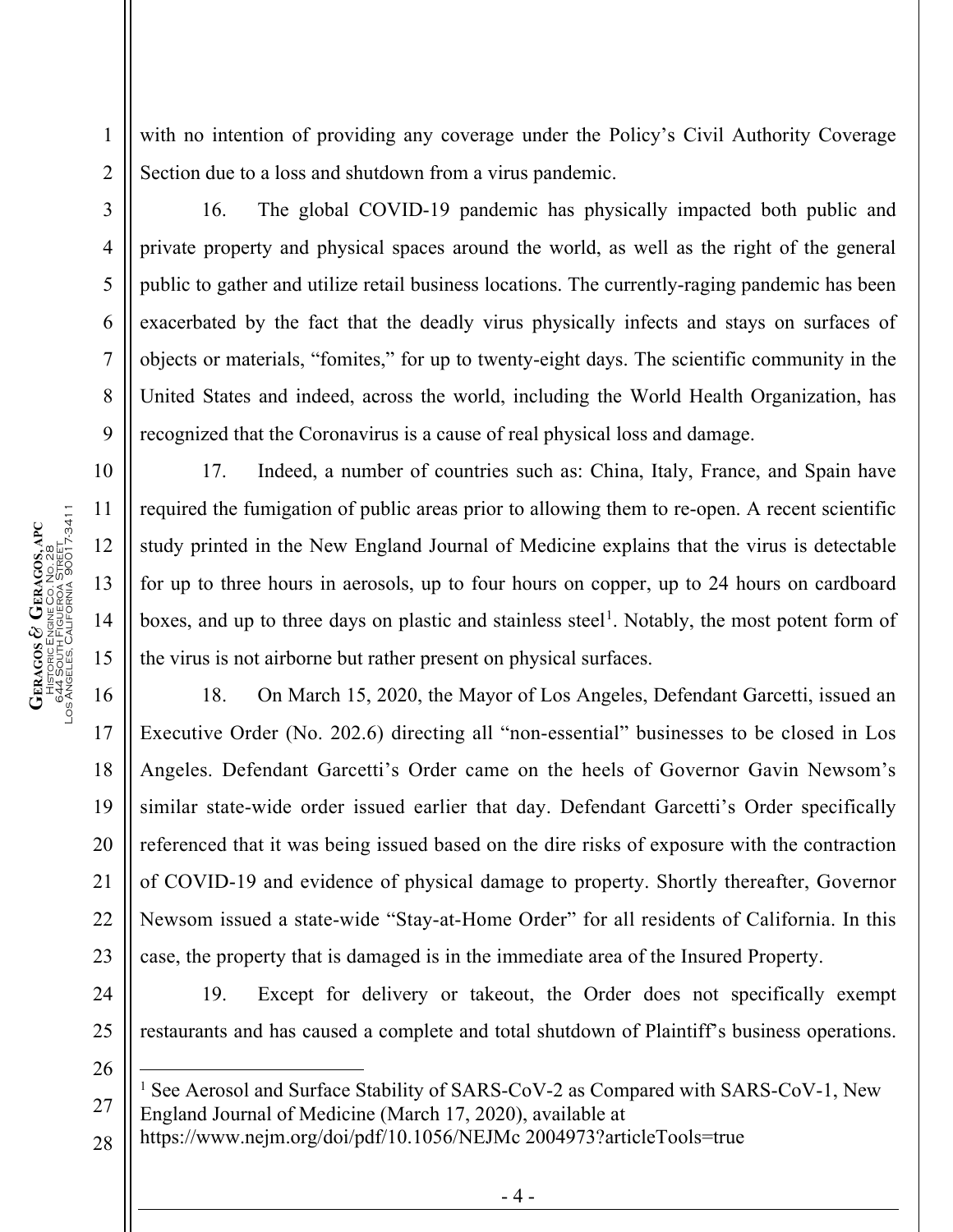10 11  $\begin{array}{c} \mathrm{GERAGOS}\ \mathcal{O}\ \mathrm{GRAGOS,} \mathrm{APC} \\ \mathrm{HSTORICENORECO, NO, 28} \\ \mathrm{S445COT, FIGUERON} \mathrm{STREJ} \\ \mathrm{OS445COT, FIGUERON} \mathrm{STREJ} \mathrm{ST} \\ \mathrm{OS44} \mathrm{STOR,} \end{array}$ Los Angeles, California 90017-3411 **GERAGOS, APC** 12 644 South Figueroa Street CO. NO. 28 13 HISTORIC ENGINE **GERAGOS &** 

1

2

3

4

5

6

7

8

9

As a direct and proximate result of this Order, access to Plaintiff's Insured Property has been specifically prohibited and Plaintiff's employees have refused to work out of fear of contracting the novel Coronavirus. As such, Plaintiff's business has been shut down.

20. As a further direct and proximate result of the Order, Plaintiff has been forced to consider, and in some cases, begin the termination process for dozens of its employees.

21. Any effort by Travelers to deny the reality that the Coronavirus causes physical loss and damage would constitute a false and potentially fraudulent misrepresentation that could endanger policyholders, such as Plaintiff, and the public.

22. A declaratory judgment determining that the coverage provided under the Policy will prevent Plaintiff from being left without vital coverage acquired to ensure the survival of its business due to the unprecedented scale of the shutdown caused by the Order. As a result of this Order, Plaintiff has incurred, and continues to incur, a substantial loss of business income and additional expenses covered under the Policy.

# **FIRST CAUSE OF ACTION**

# **DECLARATORY RELIEF**

### **(Against All Defendants and DOES 1 to 25)**

23. Plaintiff re-alleges and incorporates by reference into this cause of action each and every allegation set forth in each and every paragraph of this Complaint.

24. Under California Code of Civil Procedure section 1060 et seq., the court may declare rights, status, and other legal relations whether or not further relief is or could be claimed. An actual controversy has arisen between Plaintiff and Travelers as to the rights, duties, responsibilities and obligations of the parties in that Plaintiff contends and, on information and belief, Travelers dispute and deny, that: (1) the Order by Garcetti, in his official capacity as Mayor of Los Angeles, constitutes a prohibition of access to Plaintiff's Insured Premises; (2) the prohibition of access by the Order is specifically prohibited access as defined in the Policy; (3) the Order triggers coverage because the Policy does not include an exclusion for a viral pandemic and actually extends coverage for loss or damage due to physical loss and damage, including by virus; and (4) the Policy provides coverage to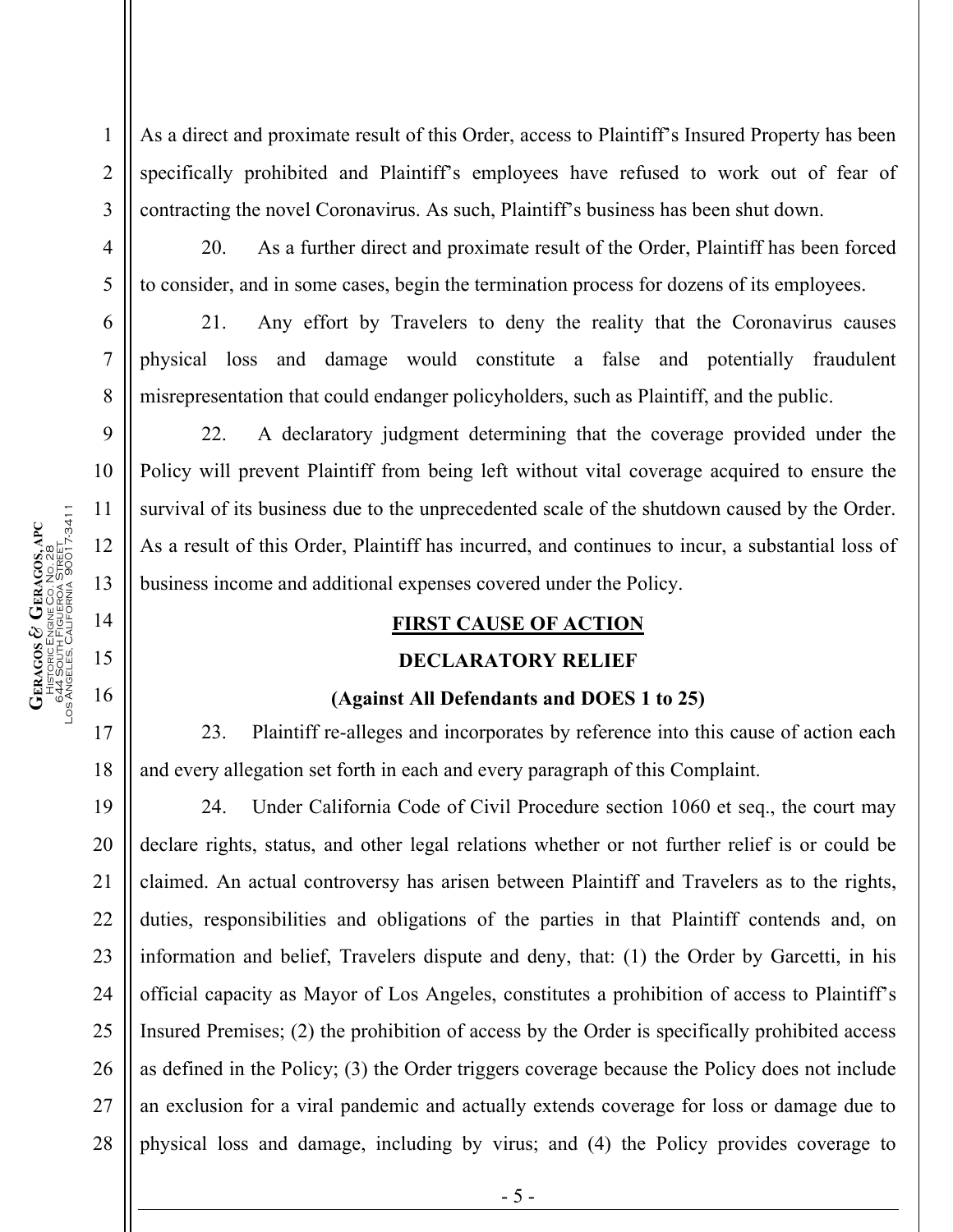Plaintiff for any current and future civil authority closures of restaurants in California due to physical loss or damage from the Coronavirus under the Civil Authority coverage parameters and the Policy provides business income coverage in the event that Coronavirus has caused a loss or damage at the insured premises or immediate area of the insured premises.

25. Resolution of the duties, responsibilities and obligation of the parties is necessary as no adequate remedy at law exists and a declaration of the Court is needed to resolve the dispute and controversy.

26. Plaintiff seeks a Declaratory Judgement to determine whether the Order constitutes a prohibition of access to its Insured Premises by a Civil Authority as defined in the Policy.

27. Plaintiff further seeks a Declaratory Judgement to affirm that the Order triggers coverage because the Policy does not include exclusion for a viral pandemic and actually extends coverage for physical loss or damage to the Insured Premises.

28. Plaintiff further seeks a Declaratory Judgment to affirm that the Policy provides coverage to Plaintiff for any current and future civil authority closures of restaurants in California due to physical loss or damage from the Coronavirus and the Policy provides business income coverage in the event that Coronavirus has caused a loss or damage at the Insured Premises.

29. Plaintiff does not seek any determination of whether the Coronavirus is physically in the Insured Premises, amount of damages, or any other remedy other than declaratory relief.

#### **PRAYER FOR RELIEF**

Wherefore, Plaintiff herein, 10E, LLC dba "10E Restaurant", prays as follows:

- 1) For a declaration that the Order by Eric Garcetti, in his official capacity as Mayor of Los Angeles, constitutes a prohibition of access to Plaintiff's Insured Premises located at 811 West 7<sup>th</sup> Street, Los Angeles, CA 90017.
- 2) For a declaration that the prohibition of access by the Order is specifically prohibited access as defined in the Policy.

1

2

3

4

5

6

7

8

9

10

11

12

13

14

15

16

17

18

19

20

21

22

23

24

25

26

27

28